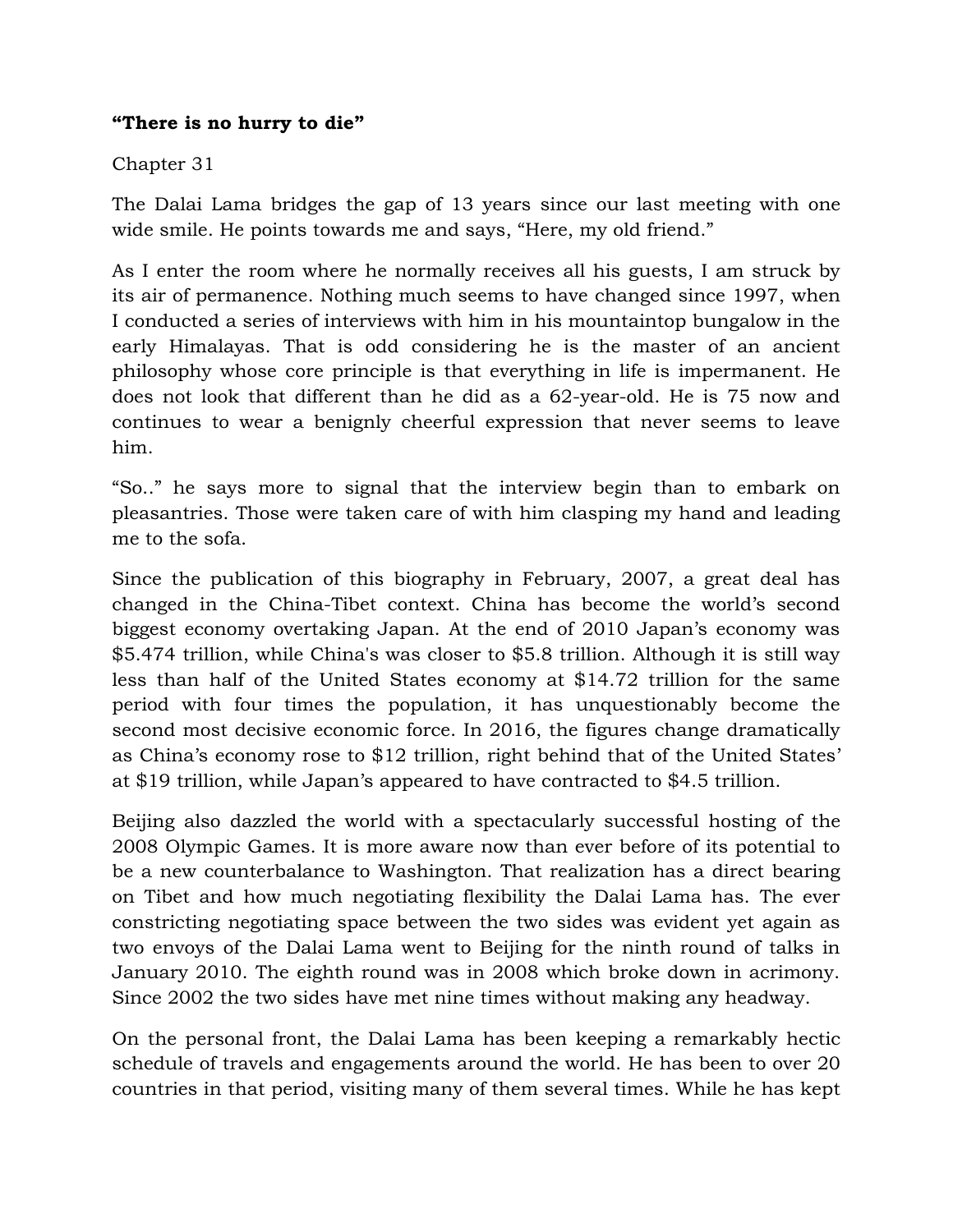Tibet as the mainstay of his public theme, he has also consciously positioned himself as a secular advocate of global harmony. Without his ochre robe it would be hard to detect his monastic preoccupations.

In the midst of all that he has had to deal with some health challenges, including a gallbladder surgery in October, 2008 and other hospital visits for a pinched nerve. He also lost his eldest brother Thubten Jigme Norbu, known as Taktser Rinpoche, in September, 2008. The Dalai Lama points at his stomach and says, "Other than my gallbladder, I have been well. My health is good." His comment offers a perfect segue to the larger theme of his succession and Tibet beyond him.

There is no comparable spiritual or temporal leader in the world in whose death and succession so much morbid curiosity is invested as it is in the case of the Dalai Lama. Equally, there is no comparable figure that treats such weighty issues as his own mortality with as much good cheer as Tenzin Gyatso.

Although there is nothing to suggest in the Dalai Lama's health that death is imminent, he is routinely asked by journalists and historians to address the subject if only because they believe the future of Tibet rides on it. The Dalai Lama has never cast himself in the role of Tibet's sole savior, nor has China treated him as one. And yet, as he grows older the subjects of his death and succession have gathered greater urgency, very often at the cost of politeness and good manners.

"There is no hurry (to die). I hope to live for several decades more," he said during an interview in McLeod Ganj in August, 2010.

It is a measure of the importance of the Dalai Lama's institution that even China, which stands to benefit the most from his death and the possible withering away of the institution itself, may still want to appoint its own Dalai Lama as a successor to the 14<sup>th</sup> whom it can control to its own advantage.

"Obviously the Chinese government will choose another sort of official Dalai Lama. There will be two Dalai Lamas, more complications. Some of these (Communist) hardliners think that they are experts. It is quite strange that Chinese communist hardliners consider me as a demon. At the same time they are very much concerned about a demon's reincarnation," he says breaking into his trademark guffaw. To be precise China has described the Dalai Lama as a "demon with a human face with the heart of a beast."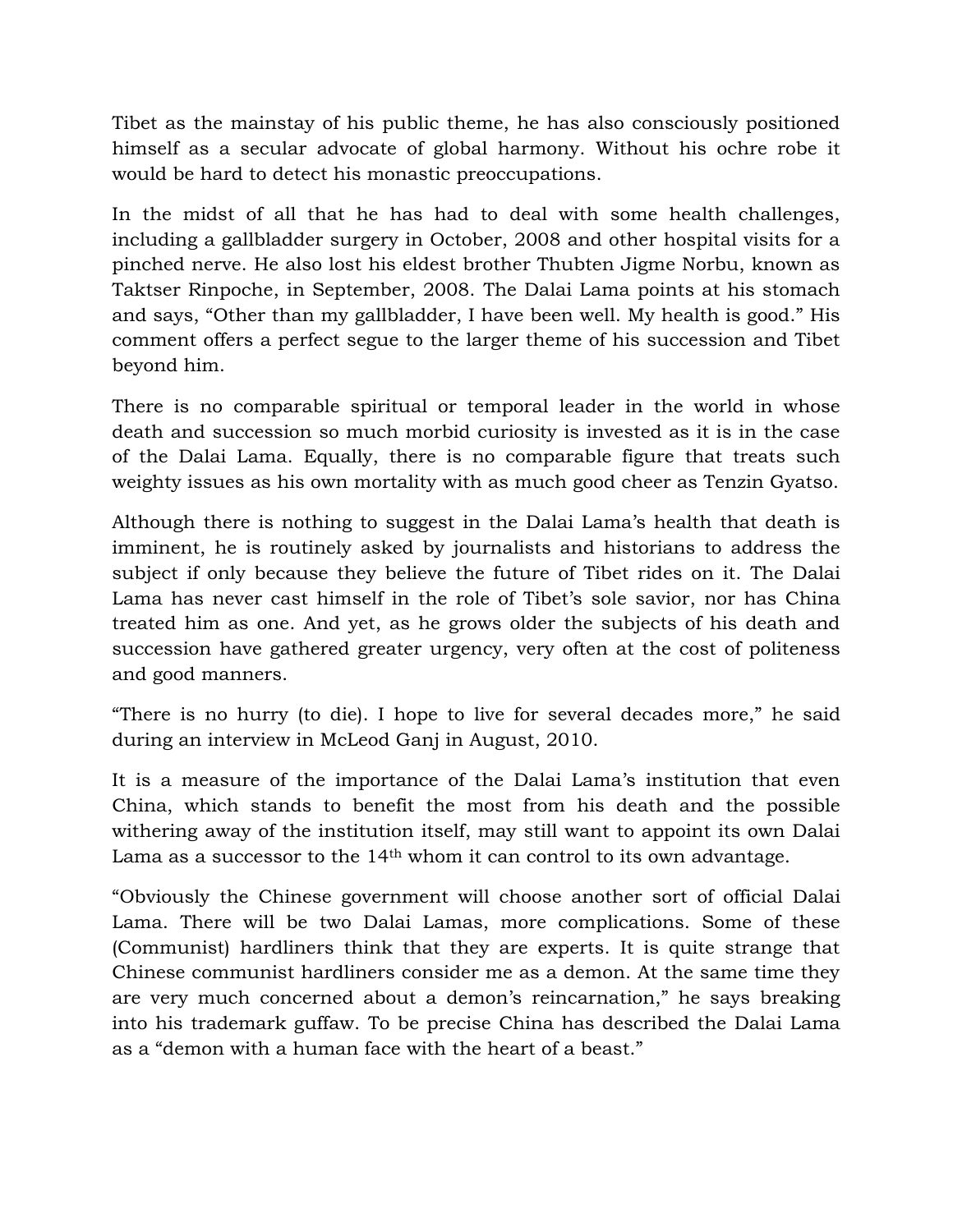It is one of those curiosities of the Chinese establishment thinking that while the Communist leadership had no hesitation in appointing its own Panchen Lama and practically imprisoning the one selected by the Dalai Lama, it has avoided creating a parallel Dalai Lama so far. Other than breaking the centuries old tradition of reincarnation, which is not a stretch for the Chinese leadership, Beijing does not have to do much to create and prop up its own official Dalai Lama. The reasons behind China's reluctance to do so have not really been discussed in the public scholarly domain. But one can speculate that they have to do with the uniqueness of the Dalai Lama institution and its centrality to Tibetan life, unlike in the case of the Panchen Lama. For sure, the Panchen Lama is a historically important figure in the Tibetan Buddhist pantheon but he has not enjoyed the level of overarching influence that the Dalai Lamas have.

For the past two decades, particularly since he was awarded the Nobel Peace Prize in 1989, the Dalai Lama's impact as the leader of the Tibetan people and the most high profile advocate of Tibet has depended progressively less on his official position and more on his individual credibility and charisma. So whether or not he remains officially active is unlikely to have any effect on his advocacy of Tibet and promotion of harmony globally.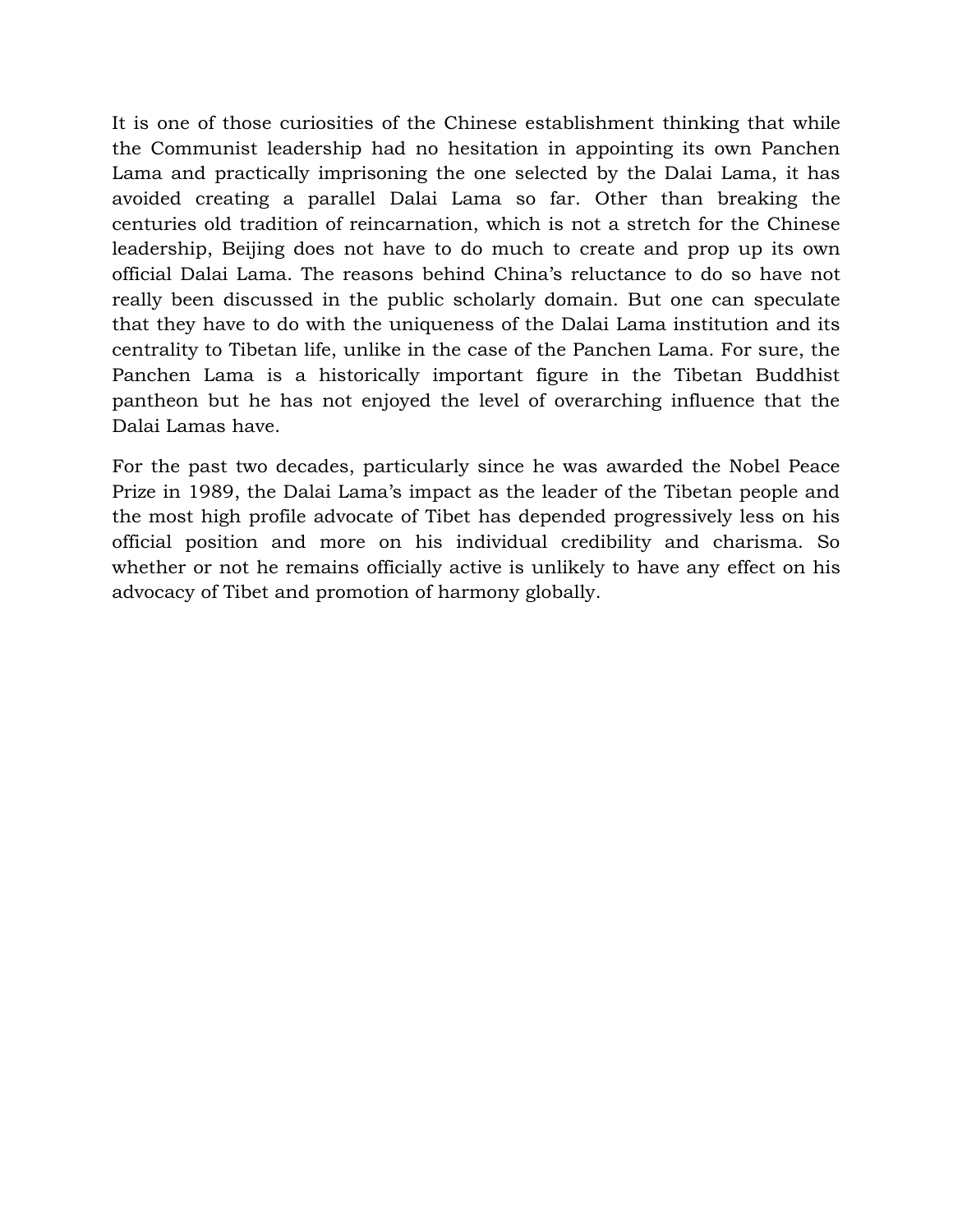Chapter 32

The Rise of Secular Diplomacy

For 369 years, the person of the successive Dalai Lamas embodied unassailable political and spiritual powers over Tibet and the Tibetan people. In May, 2011 the Dalai Lama dismantled them without much fanfare because to his mind he was merely fulfilling a commitment he had made soon after arriving in exile in India.

The transfer of the Dalai Lama's political and administrative powers to the office of the elected Tibetan prime minister-in-exile is a historic shift in the Tibetan context. In approving the amendments to the 1991 Charter of the Tibetans in Exile, the Dalai Lama not only made his "semi-retirement" more formal but took a decisive step towards his long cherished role of a global citizen. He approved the amendments on May 29, 2011 in McLeod Ganj in Himachal Pradesh, where he lives.

The approval of the amendments may not have any immediate consequence but is potentially important in the event of the 14th Dalai Lama's death. Now that those powers have been detached from his person and enshrined in an elected government, the transfer empowers the Tibetan administration to take a formal position on the future of Tibet.

It is unlikely that this break from the centuries-old tradition would have any bearing on Beijing's position on Tibet, the region it considers as a fully integrated territory of China. There is always the theoretical possibility that one day the Chinese government may bypass the Dalai Lama and directly engage the Tibetan administration in India to resolve the question of Tibet. The overriding motivation of such an action would be to negotiate down with an unequal partner, unlike the Dalai Lama whose global stature gives him enormous leverage.

As long as the 14 Dalai Lama is alive, the transfer of political and administrative powers is a largely symbolic decision. Of course, the newly empowered office of the Kalon Tripa or Prime Minister Lobsang Sangay can now legally position itself as the representative of the Tibetans in exile. But there is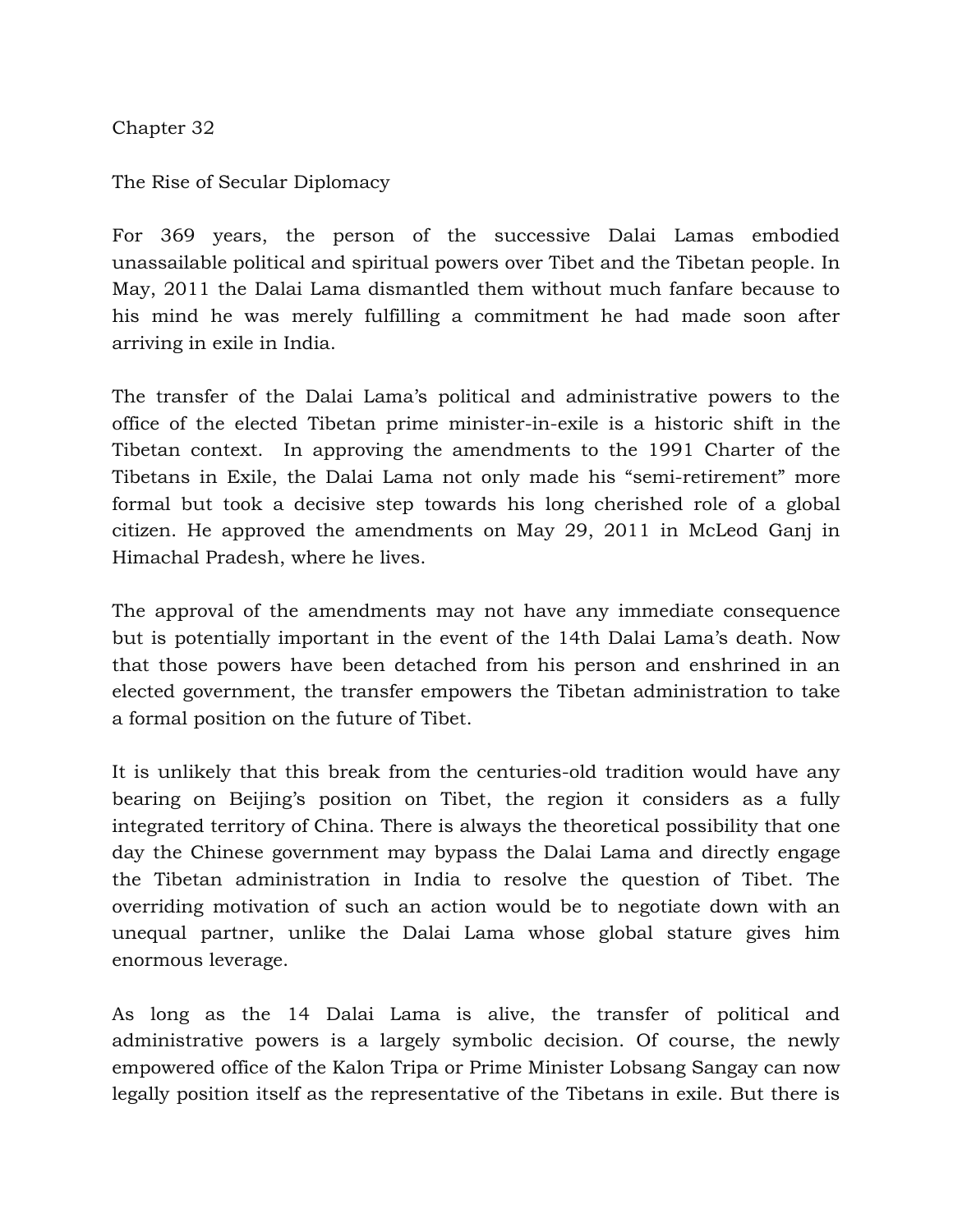nothing to suggest that the Dalai Lama's influence over the broad direction of the Tibetan debate is in decline. On the contrary, now that he is free from some of the constraints of his formal power, he might be in a better position to be more creative in his approach.

In August, 2011, some 50,000 Tibetan exile community elected Harvard legal scholar Dr. Sangay as their first genuinely politically empowered prime minister. His rise came barely four months after the Dalai Lama formally divested himself of political and administrative powers. The rise of Dr. Sangay settles to some extent the oft-asked question after the Dalai Lama who in so much as it formalizes where the secular political power resides. It now resides in the office of the prime minister. While Dr. Sangay's rise cannot be seen as in anyway diluting the overriding global appeal of the Dalai Lama personally as well as his effectiveness to keep the issue of Tibet alive in the consciousness of the international community, it does create a well-defined political power structure that is distinct from the Tibetan monk's person.

The Dalai Lama has given up nine major responsibilities, which include signing amendments to the Charter for Tibetans in Exile and its rules and regulations, signing of final budget document, permission for holding exiled parliament session, appointment of top functionaries in the Tibetan government-in-exile, calling for referendums, dissolving the parliament and cabinet, passing ordinances, honoring personalities and addressing the parliament.

Although Dr. Sangay may choose to defer to the Dalai Lama's broad vision about Tibet, his office does enjoy significant independence under the overhaul of the political structure. Unlike the outgoing prime minister Prof. Samdhong Rinpoche, who is an ordained Buddhist monk, Dr. Sangay is much closer to both the aspirations and idiom of the younger generation of Tibetans in exile.

In a subtle departure from the Dalai Lama's broadly philosophical approach to the Tibet dispute in recent years, Dr. Sangay said, "Our debt to the Indian government and its people is already enormous. But our work together continues. We humbly appeal for your continued support and kind consideration to treat Tibet as one of the core issues between India and China."

The idea that Tibet be treated as the core issue between China and India is particularly tricky for New Delhi, which has for decades kept it on the diplomatic backburner in the vain hope that somehow it would resolve itself. In New Delhi's dealings with Beijing, Tibet hardly ever, if at all, figures as a